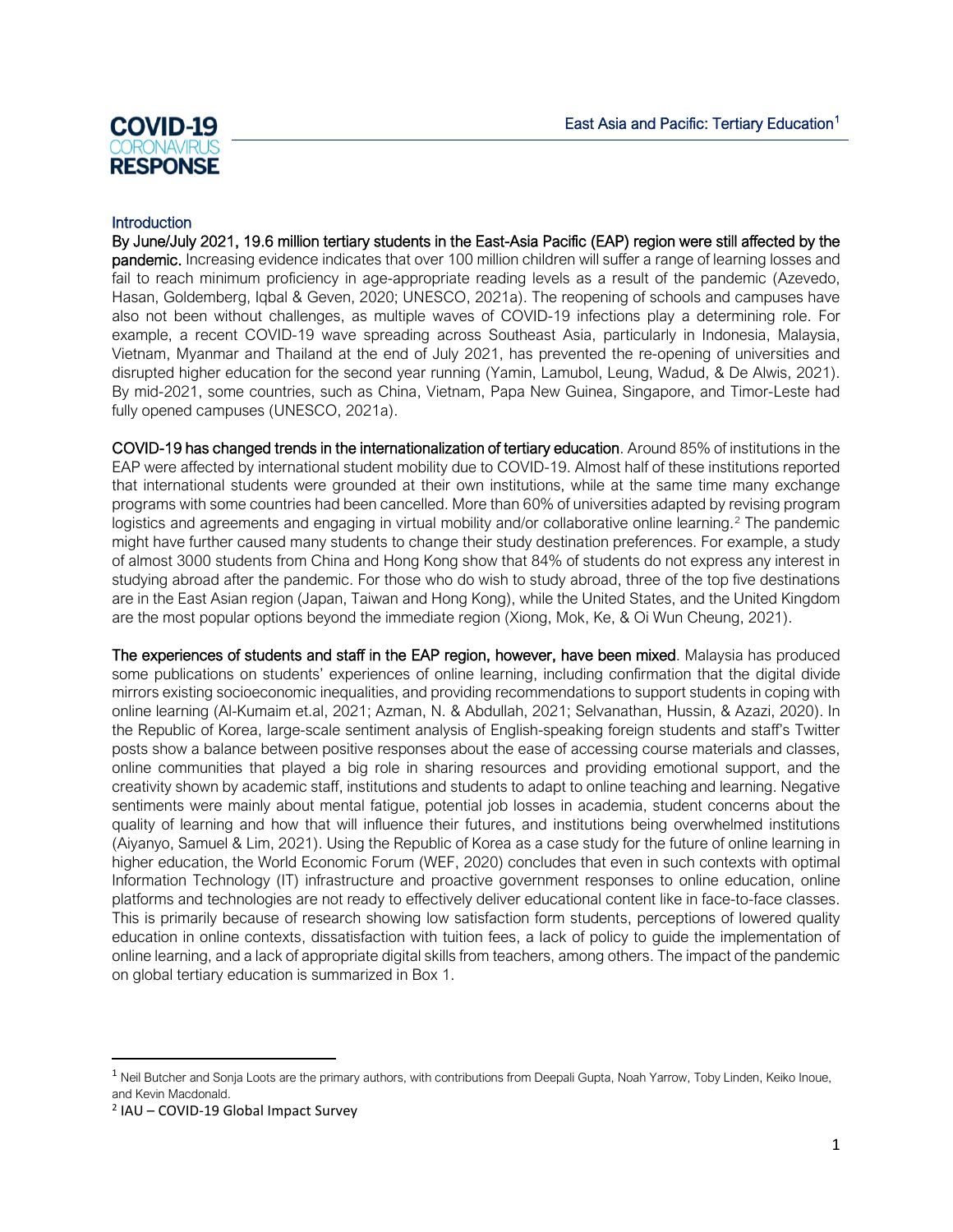#### **Box 1: Higher education survey assessing the impact of COVID-19 on the sector**

In 2020, respondents from 57 countries helped shape our understanding of how COVID-19 has impacted the higher education sector. Some key areas of impact include:

- **Teaching and learning**. Over half of the countries were using a hybrid model of teaching and learning, while a third used primarily online platforms.
- **Access**: High-income countries report easier transitions, with lower-income countries having significant challenges with digital inequalities.
- **International mobility**: Innovations in virtual mobility could compensate or even replace physical mobility.
- **University staff**: Most countries did not report reduction in employment, however, private institutions did suffer salary cuts and other financial challenges.
- **Disruption of research and extension activities**: 41 out of the 57 countries reported delays, suspension, or cancellation of research activities.
- **Widening inequalities within higher education sectors**: Financial support from the government and external sources are crucial to the survival of higher education institutions.
- **University operations**: Campus maintenance and services expenditures have been rerouted to focus on infrastructure and other technology-related expenses.
- **National challenges**: Health and adaptation to new modes and models of teaching are the top concerns for students and institutions.
- **Transition from higher education to work**: The significant reduction of job opportunities makes the transition from higher education to the labor market more difficult. Employers are also seeking applicants with higher technology skills.
- **National priority**: Strategic options for country-specific response are to improve infrastructure and availability of digital devices for online or distance learning as well as support for teachers and more international collaboration in research and policy dialogues.

(UNESCO, 2021b)

## Educational technology (EdTech): narrowing or widening equity gaps?

The potential of EdTech to enhance learning has been recognized globally, including within the EAP region, **prior to the COVID-19 pandemic.** In Australia, the number of EdTech firms doubled between 2017 and 2019.<sup>[3](#page-1-0)</sup> Similarly, in Indonesia, the number of EdTech firms has grown consistently since 2013. [4](#page-1-1) Recently, China and India are standing out among the leading countries in terms of EdTech startups and investments, with China being a leader in terms of EdTech investments, despite recent policy changes to curb the sector.<sup>[5](#page-1-2)</sup> The EdTech market in the EAP region is still dominated by K-12 platform and programs, although many other segments, such as Pre-K tutoring, coding lessons, upskilling, and tertiary education are gaining more traction.<sup>[6](#page-1-3)</sup> In Vietnam, the uptake of e-learning and educational technology has been quite advanced in some instances, while lacking uptake in others. The assumption is that that a lack of uptake does not necessarily indicate unawareness of the potential of such educational tools, but rather an acute awareness of the need to apply EdTech in tertiary institutions (Pham & Ho, 2020). Some key considerations for mainstreaming EdTech are shared in Box 2.

<span id="page-1-0"></span><sup>3</sup> https://edugrowth.org.au/programs/ecosystem/australian-edtech-market-census-2019/

<span id="page-1-1"></span><sup>4</sup> https://openknowledge.worldbank.org/bitstream/handle/10986/33762/EdTech-in-Indonesia-Ready-for-Takeoff.pdf?sequence=1&isAllowed=y

<span id="page-1-2"></span><sup>5</sup> E.g. se[e https://www.economist.com/leaders/2021/08/14/xi-jinpings-assault-on-tech-will-change-chinas-](https://www.economist.com/leaders/2021/08/14/xi-jinpings-assault-on-tech-will-change-chinas-trajectory)

<span id="page-1-3"></span>trajectory and<br><sup>6</sup> https://www.plugandplayapac.com/post/market-research-on-the-edtech-industry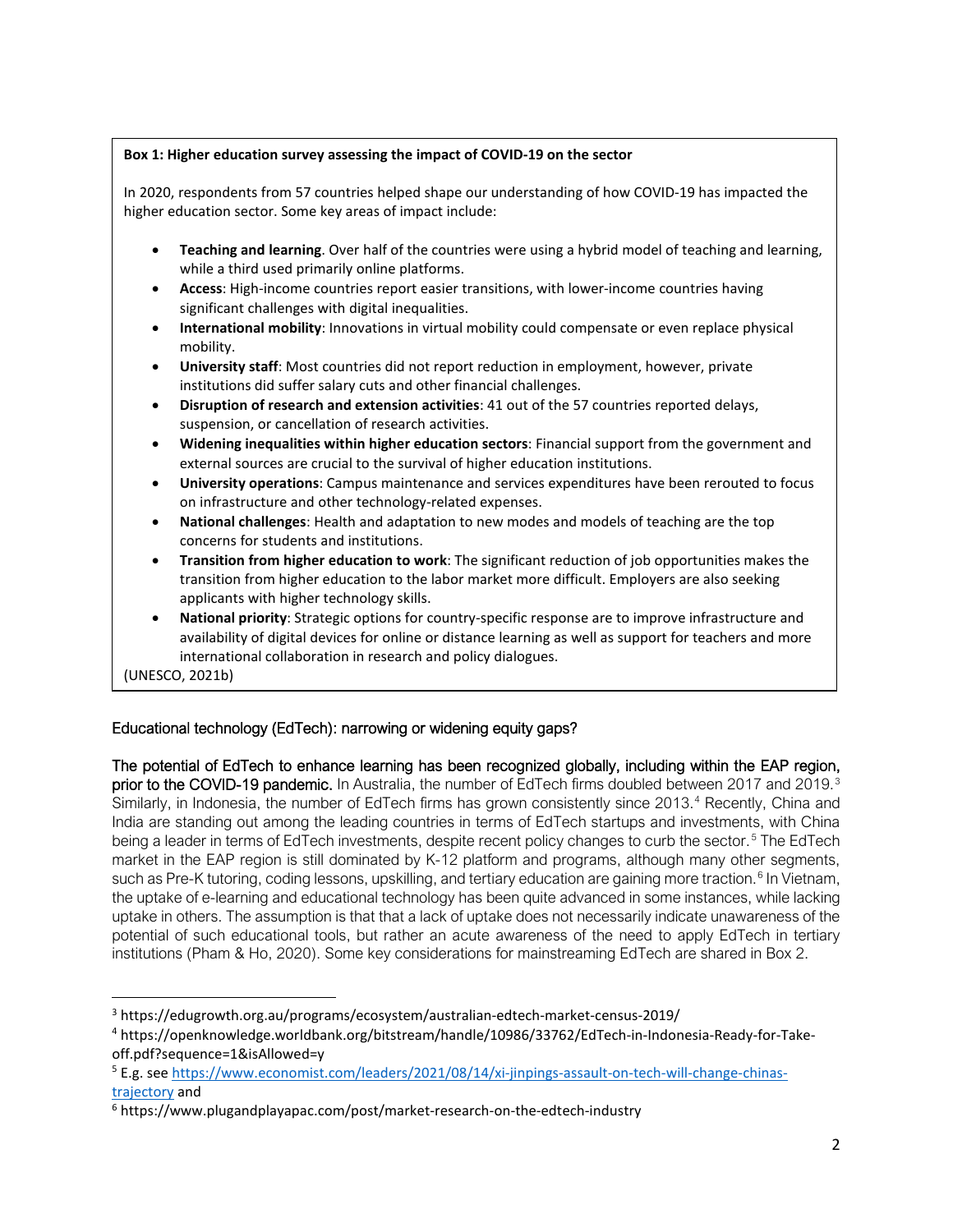The presence of EdTech had been growing in tertiary education prior to the pandemic. Many universities were investing in quality online learning programs and provide virtual museums, laboratories, and exhibit halls. Increasing demand for micro-credential programs also provide business opportunities for tertiary institutions. These programs can range from certificate courses, short courses, or other accreditation and licensed programs. There was also a trend of increasing use of artificial intelligence and data analytics to improve education, particularly in institutional data management systems, grading systems, library services, and even disability support. In 2020, more than 87% of Learning Management Systems migrated to Cloud-based systems, of which an annual growth rate of 24.59% is expected between 2021 and 2019 (Research and Markets, 2021).

The investment in EdTech saw major increases during the COVID-19 pandemic. Online learning platforms, such as edX, saw a fifteen-fold increase in use during April 2020, and a 161% increase in new registrations between November 2019 and November 2020.<sup>[7](#page-2-0)</sup> Over the course of just one week in 2020, the Microsoft Teams Application saw its number of users increase from 32 million to 44 million, with users in China doubling even after coronavirus restrictions were lifted.<sup>[8](#page-2-1)</sup> It is forecasted that the global EdTech market will grow between 14.5% and 16.4% per annum until 2025.[9](#page-2-2) This spurred increased investment in EdTech startups, with EdTech funding reaching a peak in 2020 with a total of \$16 billion invested globally. [10](#page-2-3) The COVID-19 crisis is driving increased uptake of technology to replace, supplement, and enhance teaching and learning in the context of distance learning.

#### Box 2: Key considerations to deploy digital strategies in response to COVID-19 and its effects on learning

The Asian Development Bank positions EdTech tools and approaches as important contributors for education systems to bounce back from the pandemic, however, the optimal use of EdTech requires cognizance that the most important goal of education is learning. To facilitate a focus on learning in recovery strategies, the Asian Development Bank proposes six overarching priority actions when deploying digital strategies to address COVID-19:

- 1. Implement flexible approaches to learning to ensure uninterrupted learning, even when students return to schools.
- 2. Revamp teacher training and support teachers to cope with the requirements and challenges accompanying new learning environments.
- 3. Develop high-quality digital content in partnership with national and global institutions and drawing on regional and global standards.
- 4. Ensure equal learning opportunities for students who lack access to devices, connectivity, or a favorable learning environment at home.
- 5. Articulate clear policies toward assessments and examinations, certifications, and transition to higher levels of education, while formulating new approaches to testing and examination.
- 6. Provide for innovative financing arrangements and partnerships to support different ways of acquiring, implementing and scaling the use of technologies to improve learning.

Source: Asian Development Bank. 2021. COVID-19 and education in Asia and the Pacific. [https://www.adb.org/sites/default/files/institutional-document/672491/covid-19-education-asia-pacific](https://www.adb.org/sites/default/files/institutional-document/672491/covid-19-education-asia-pacific-guidance-note.pdf)[guidance-note.pdf](https://www.adb.org/sites/default/files/institutional-document/672491/covid-19-education-asia-pacific-guidance-note.pdf)

<span id="page-2-0"></span><sup>7</sup> [https://www.cnbc.com/2021/03/26/online-learning-boomed-during-the-pandemic-but-soon-students-return-to](https://www.cnbc.com/2021/03/26/online-learning-boomed-during-the-pandemic-but-soon-students-return-to-school.html)[school.html](https://www.cnbc.com/2021/03/26/online-learning-boomed-during-the-pandemic-but-soon-students-return-to-school.html)

<span id="page-2-1"></span><sup>8</sup> https://www.theverge.com/2020/4/9/21214314/microsoft-teams-usage-coronavirus-pandemic-work-habitchange

<span id="page-2-2"></span><sup>9</sup> [https://insights.edtechxeurope.com/hubfs/EdTechX%20Global%20Report%202020%20\(Teaser\).pdf](https://insights.edtechxeurope.com/hubfs/EdTechX%20Global%20Report%202020%20(Teaser).pdf)

<span id="page-2-3"></span><sup>10</sup> <https://www.holoniq.com/notes/global-edtech-funding-2021-half-year-update/>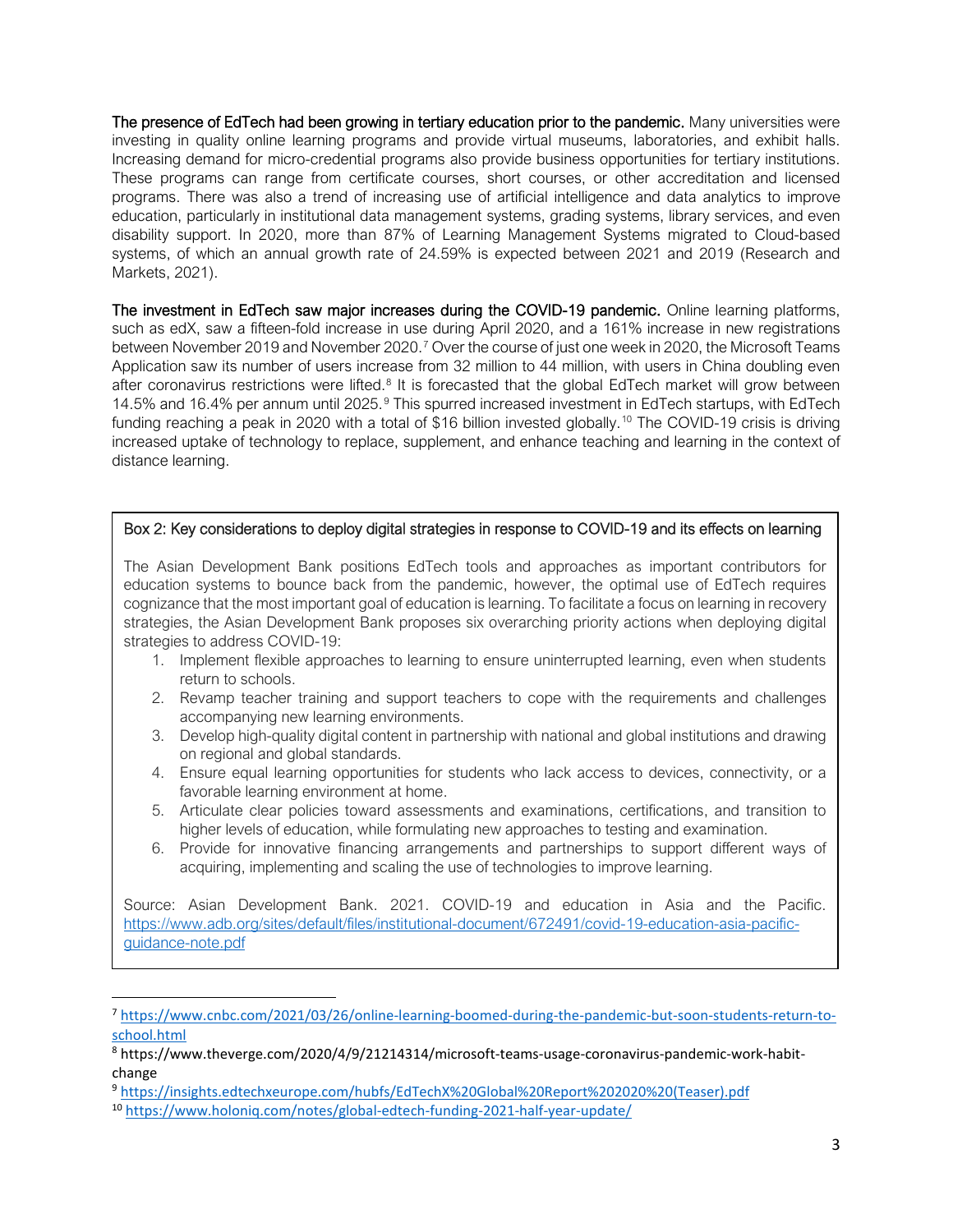While EdTech brings with it the potential to enhance learning, concerns about cybersecurity and digital equity remain. Tertiary institutions and their staff and students might be inexperienced in using EdTech, making them vulnerable for phishing attacks and consequent malicious techniques such as ransomware, credential theft, and sensitive data theft. Strengthening institutional security systems, including protocols for own device use, and large-scale awareness campaigns are needed to preventing such cybercrimes. In the EAP and other parts of the world, many students from lower socioeconomic circumstances and those in remote areas struggle with reliable infrastructure or devices that enable participation in education. There is little doubt that EdTech will continue to play a bigger role in education, which also implies that there needs to be more explicit focus on ensuring access, digital skills, and means to provide safe use of EdTech for all.

Education in the EAP region had been characterized by inequities prior to COVID-19. In Malaysia, the shift to online learning has exacerbated existing inequalities among students, particularly regarding limited access to the Internet and having to study by using inappropriate devices. Besides the negative educational impact, such inequities also impact on students' mental health and emotional well-being (Azman, N. & Abdullah, 2021). Similarly, in the Philippines, online learning has had a significant impact on rural students' ability to keep up with their academic work. Many students from rural areas are from lower socioeconomic circumstances and are limited to using mobile phones to access learning materials and engage in teaching and learning. Internet access is usually poor in rural areas, and many students from rural areas are not adequately digitally literate to optimally engage with EdTech (Gocotano et al., 2021).

The digital divide likely contributes to widening learning gaps during the pandemic. Digital inequalities are rooted in, and exacerbated by socioeconomic and other inequities. Despite a current lack of data that illustrate the impact COVID-19 responses have had on student learning in tertiary environments, it is safe to assume that many students will have had a disrupted learning experience (Salmi, 2020). Student learning during the pandemic seems to be greatly varied and depends on whether students had appropriate connectivity, devices, and digital skills to engage with academic work. Another equity concern magnified by the pandemic is gender. More than 1.2 million girls could drop out of school due to COVID-19 in the EAP region (Unicef, 2020). Previous evidence shows that public health outbreaks have a particular gendered impact that exacerbates existing inequalities, many of which have been present in the EAP for some time (Price, 2020). Contributing factors to girls and young women not returning to education might include lack of accessing education due to infrastructure challenges, or because of the longer-term socioeconomic impact the pandemic will likely have on households, resulting in keeping girls out of school to help generate income, increasing their household responsibilities if parents need to generate more income, early or forced marriage, and so forth. However, the risk for males not returning to tertiary study seems even higher than for women. Predictions for at-risk students, calculated by the net change in total enrolment in 2020 between COVID-19 and non-COVID-19 scenarios indicate that the number of at-risk males increase by over 3% (Table 1). In essence, this means that the predicted economic impact of the pandemic is likely to affect male student enrolments more, arguably because of the need to help generate income for families (UNESCO, 2020; UNICEF, 2020).

|                 | At risk students | % increase of at-risk students |
|-----------------|------------------|--------------------------------|
| Female tertiary | 739,000          | 1.94%                          |
| Male tertiary   | 1,102,000        | 3.13%                          |

| Table 1 Risk of students not returning to study |  |
|-------------------------------------------------|--|
|-------------------------------------------------|--|

Students and staff's digital skills influence the quality of teaching and learning. The ability to use EdTech, including software and technological platforms optimally to facilitate teaching and learning determine the quality of the educational experience. New technologies are being developed at a faster pace than ever before, implying that teaching staff need to continually adapt their teaching styles to the new realities and potential of facilitating learning in ways that best serve their students. Beyond teachers, students also need digital skills to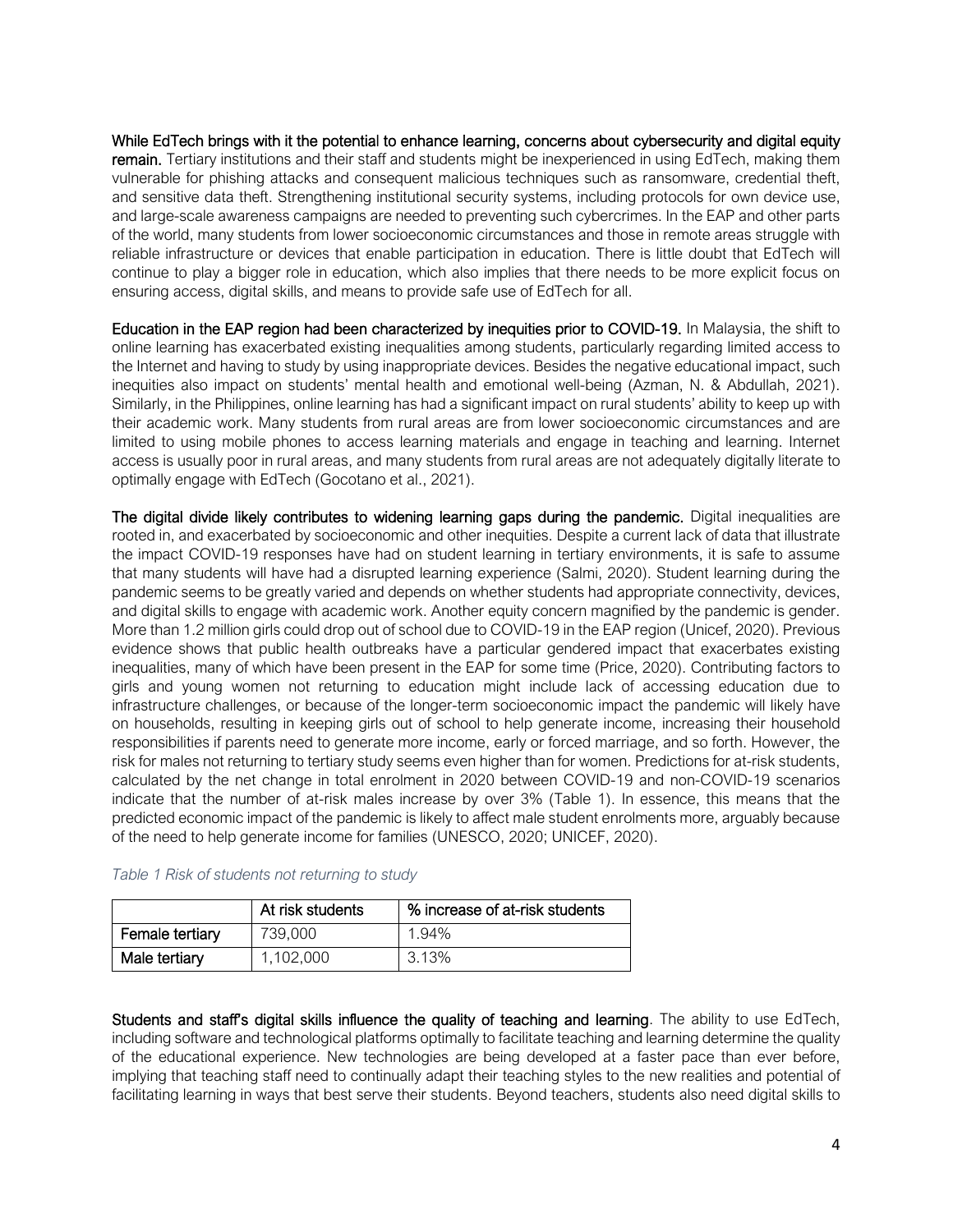navigate EdTech, with studies showing great variance in students' digital skills. For example, students at the University of the South Pacific reported moderate to strong digital skills and a general positive attitude towards e-learning, which in conjunction with the institution's involvement with distance learning prior to the pandemic, prepared students for a relatively successful transition to online learning (Johnson, Reddy, Chand & Naiker, 2021). Figure 1 shows that 87% of a sample of students studying in Hong Kong who identified themselves as having poor IT skills, also experienced online learning as least effective. However, even with good self-rated IT skills, almost half of the student sample did not see online education as effective. The reasons these students gave for perceiving online education as ineffective include the stability of internet connections, and the lack of in-or after-class interactions with peers and teachers respectively (Mok, Xiong, & Bin Aedy Rahman, 2021).



*Figure 1 Students' experience of online learning as it relates to their IT skills*

EdTech is a means to an end and not the end in itself. While it is inspiring to see the growth of technology in education and how it can enable access to learning, resources and enhance communication, it is important to reflect on the meaning of teaching and learning and how this changes when introducing different forms and levels of technology. A policy landscape that recognizes these nuances is necessary to guide institutions towards innovations that will ensure that education is equitable, inclusive and accessible to different groups. In the Philippines, for example, Joaquin, Biana & Dacela (2020) argue for a policy landscape that is founded on a comprehensive assessment of the country's readiness to offer programs that deviate from traditional modes of teaching and learning. This might include assessing infrastructure needs, teaching capacity and teacher skills, students' resources and educational needs, collaborating with EdTech companies, and so forth.

### What does tertiary education look like beyond the pandemic?

In 2020, the World Bank's response to how tertiary education sectors in the EAP region were adapting to the pandemic recommended several interventions at policy, strategic and operational levels to prepare these sectors to bounce back and recover from the impact of the pandemic.<sup>[11](#page-4-0)</sup> We revisit these recommendations with the knowledge of the current experiences in mind, to suggest reforms or areas of focus that could assist the tertiary sector in its recovery:

## Strategic directions for national sectors and institutions

1. *Financing tertiary education.* A decline in student enrolments, less international students, limited research publications, inability of students to pay tuition fees, and restrictions on government funding for institutions are some of the main reasons affecting institutions' financial health. In the shorter term, the immediate

<span id="page-4-0"></span><sup>11</sup> [https://documents1.worldbank.org/curated/en/506241590701178057/COVID-19-Impact-on-Tertiary-Education](https://documents1.worldbank.org/curated/en/506241590701178057/COVID-19-Impact-on-Tertiary-Education-in-East-Asia-and-Pacific.pdf)[in-East-Asia-and-Pacific.pdf](https://documents1.worldbank.org/curated/en/506241590701178057/COVID-19-Impact-on-Tertiary-Education-in-East-Asia-and-Pacific.pdf)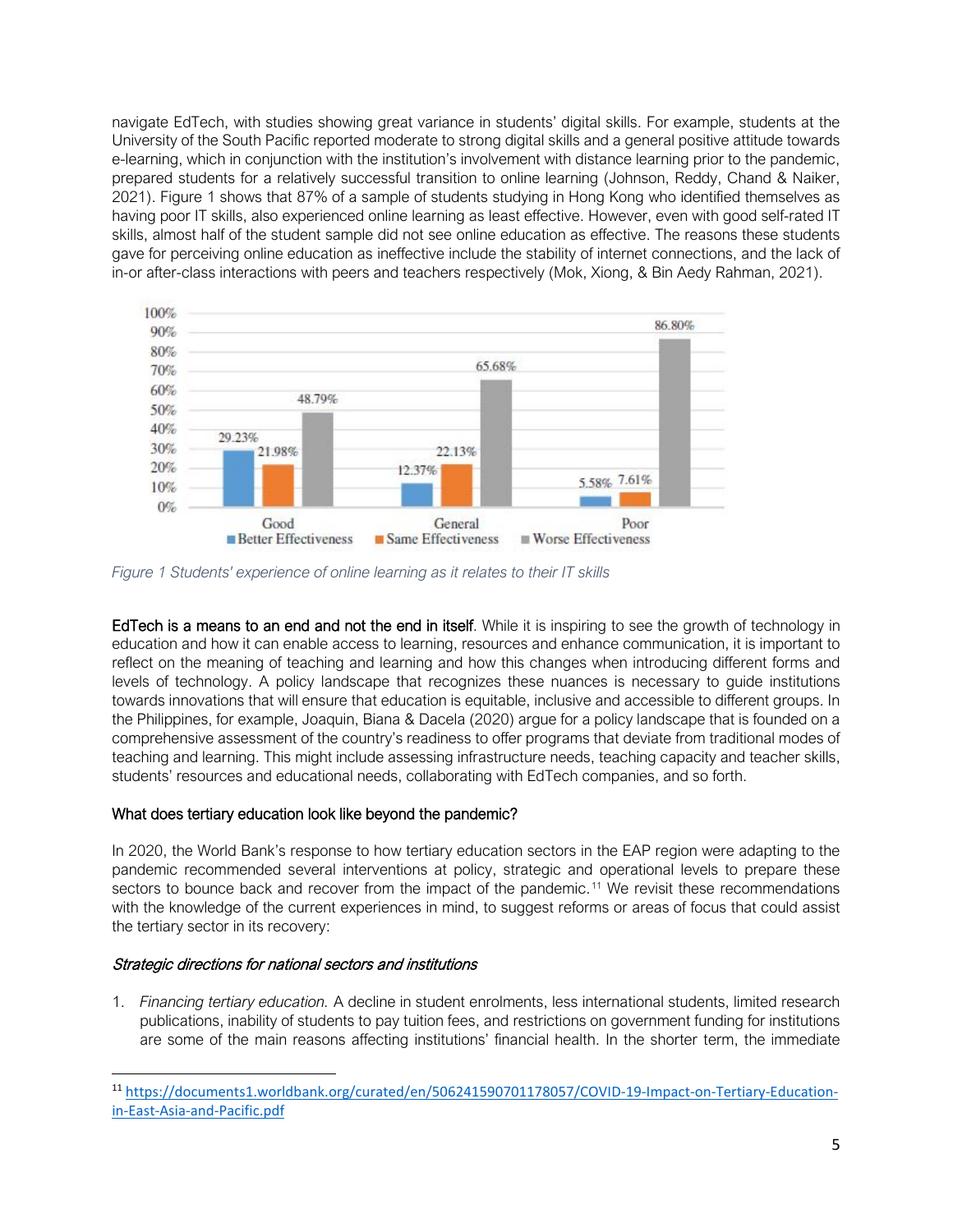recommendation might be to diversify funding streams, including working with private sector partners, foundations, multilaterals, and international organizations, while longer term recovery of sectors might require the replacement of outdated tertiary business models with a renewed strategic direction, as it may take years for the global economy and tertiary education to recover from the pandemic (Davis, 2021).

- 2. *Develop infrastructure*. Tertiary education systems could emerge stronger if they take this opportunity to develop digital infrastructure focused on more agile and flexible systems. This could take place through the strategic allocation of institutional funding to expand and update technological infrastructure for digital pedagogy, investing in learning science, and training of faculty members. Institutions, staff, and students who are equipped with good infrastructure, resources, and skills, and who were already engaged in a culture of using technology for teaching and learning, had a much easier transition to remote learning. Investing in collaborations known as National Research and Education Networks (NRENs) with infrastructure providers could also have widespread benefits.
- 3. *Increase collaboration*. Investing in public-private partnerships could tackle many challenges related to accessing innovative technologies, infrastructure, and digital skills training.[12](#page-5-0) Many organizations, including the World Bank and UNESCO, have shared a range of resources for countries to use.[13](#page-5-1) Building collaborative relationships with open universities could also guide policy and practice related to quality. Collaborations might also extend to include communities in institutional planning. If institutions are increasingly vulnerable to losing students because of students' household economic responsibilities, initiatives that support part-time or flexible learning opportunities that meet the needs of the community could be implemented to increase participation in education.
- 4. *Position universities as critical contributors to national and international priorities*. Beyond the need for specialist research, resources, and knowledge to combat COVID-19, the EAP region is often plagued by environmental challenges. The tertiary sector in general has the capability and responsibility to take the lead in tackling the climate crisis. The significant decline in carbon emissions during national lockdowns, coupled with the slow progress of tertiary institutions to reform campuses into eco-friendly spaces also create increased pressure on tertiary institutions to take the lead in climate change issues. The possible restrictions on funding for the tertiary sector might contribute to better, or more innovative planning to use resources, discard or recycle waste on campuses, or strategically repurposing funding to support national and international priorities. A focus on developing cutting-edge methods to combat climate change and the impact it is having on the world, along with setting an example for others by becoming more environmentally conscious in their day to day operations by integrating a focus on climate change into the production of knowledge, technology transfer, embedded in pedagogy, and actively promoting sustainable development as part of their institutional missions, are important factors to incorporate in institutional focus areas.

# For policy and accountability

5. *Coordinate national efforts to develop infrastructure, digital skills training, and other technical capacities*. It is important to learn from the COVID-19 experiences. The value of EdTech relies on the ability of its users to access it and the capability to use it optimally to facilitate learning. As with the case of Korea, the ability to access technology does not ensure a quality and satisfactory educational experience. However, it is a foundational requirement that everyone should have appropriate access to reliable internet and devices, as well as the capability to optimally use different forms of technology.

<span id="page-5-0"></span><sup>12</sup> [https://www.weforum.org/agenda/2020/03/3-ways-coronavirus-is-reshaping-education-and-what-changes](https://www.weforum.org/agenda/2020/03/3-ways-coronavirus-is-reshaping-education-and-what-changes-might-be-here-to-stay/)[might-be-here-to-stay/.](https://www.weforum.org/agenda/2020/03/3-ways-coronavirus-is-reshaping-education-and-what-changes-might-be-here-to-stay/)<br><sup>13</sup>For exampl

<span id="page-5-1"></span>example, <https://en.unesco.org/covid19/educationresponse/solutions> and [https://www.worldbank.org/en/topic/edutech/brief/edtech-covid-19.](https://www.worldbank.org/en/topic/edutech/brief/edtech-covid-19)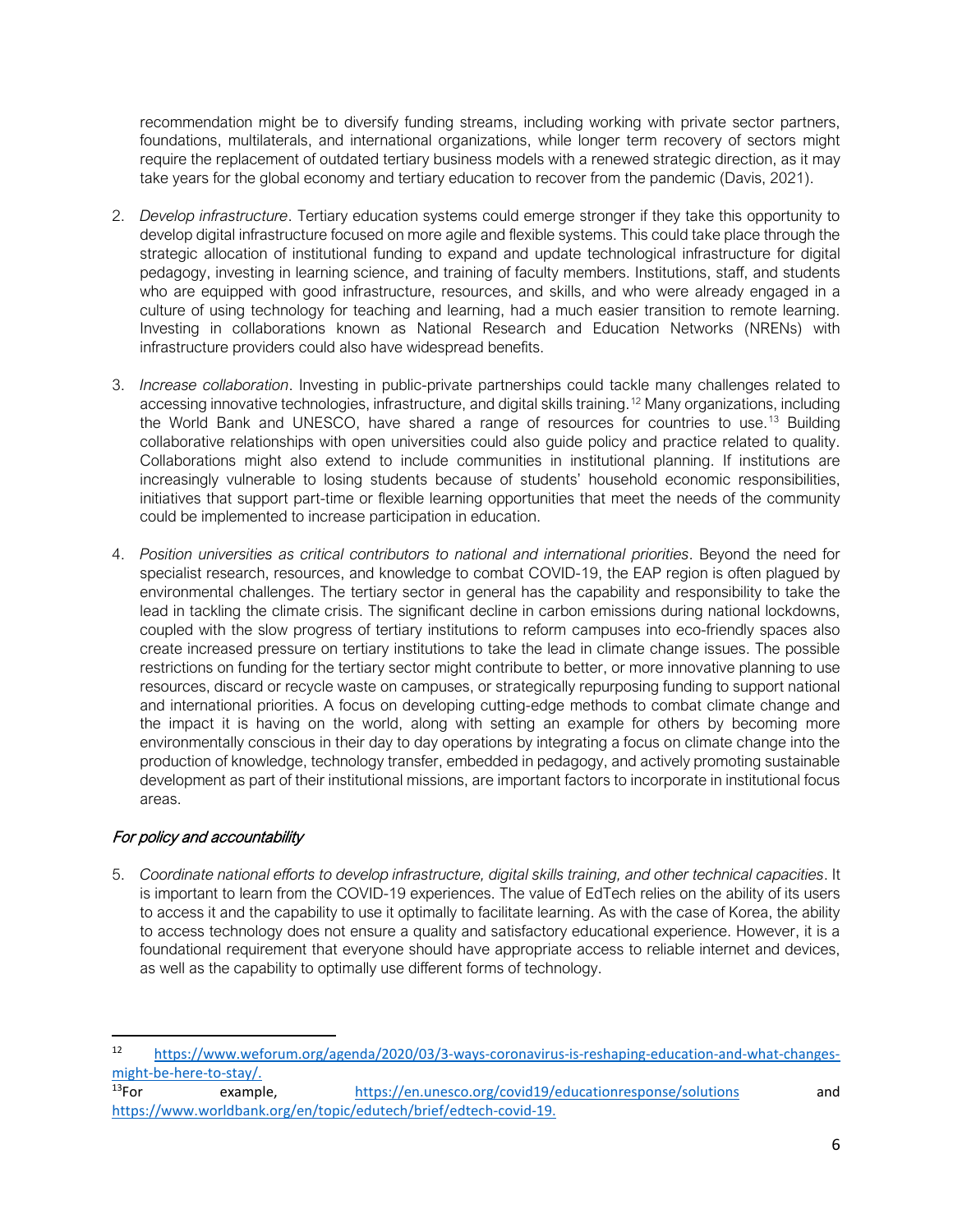- 6. *Develop and implement policies and guidelines to inform the quality of blended/flexible learning.* The emergency response to the pandemic did not allow institutions, teachers or students to appropriately prepare and implement online pedagogies guided by quality. As a result, concerns about the quality of education during this time could result in negative perceptions of online or blended teaching and learning in general. A policy landscape, including implementation strategies that guide the quality of online and blended teaching and learning could support a more structured way of engaging with EdTech and facilitating quality learning.
- 7. *Draft policies on the ethics and security of technology*. Policies guiding the extent of democracy, privacy, and the rights of citizens need to guide ethical use of technologies, even during times of crisis. In addition, stronger emphasis on cybersecurity as an infrastructural must-have, as well as part of digital skills development and awareness for all students and staff is needed to protect institutions and individuals from potential harm.
- 8. *Implement data management and quality measures*. More data require better ways of managing data and increased capacity within institutions to manage institutional databases.
- 9. *Tackle the digital divide in policies*. Arguably the widest referenced challenge experienced in implementing remote learning in EAP and other regions is the digital divide. Students from poorer families, living in rural areas, or who are marginalized in other ways, are often excluded from innovations. This should be kept in mind when introducing new measures to advance flexible learning pathways. Other initiatives that could be considered to enhance equity include assessing the terms, conditions, and scale of student loans and grant programs, and greater provisioning of no-cost educational resources for institutions serving disadvantaged populations or providing dedicated additional support programs for vulnerable students.

## For teaching and learning

- 10. *Flexible learning pathways*. Blended learning solutions have already become the new normal. Mainstreaming online and blended learning could be an important method to widen equitable access to tertiary education. However, the success of such mainstreaming efforts will depend on supportive national and institutional policies, ensuring appropriate infrastructure and access to devices, institutional capacitybuilding and professional development, and increasing collaborations in developing best practices. From students' current experiences in the EAP it is also clear that the relational aspect of teaching and learning is important to their overall educational experience, thus, introducing more aspects of flexible learning into regular face-to-face courses would be preferred over fully online engagements. An innovative example of balancing face-to-face and online classes is from Singapore, where researchers are targeting selected large-scale classes for online formats. Manipulating population sizes in this way could reduce chances of recurring COVID-19 transmissions, and contribute to the tertiary education sector's commitment to lessening carbon emissions (Yeo, Lai, Tan & Gooley, 2021). Flexible pathways would also include introducing a variety of courses to complement national skills needs.
- 11. *Invest in low-tech innovations*. Parallel with investments in high-tech approaches to advance flexible learning, universities should also consider developing low-tech innovations. With an expected decline in government funding, compounded by potential losses of income through a decline in student fees, it is important for universities to think innovatively about implementing low-tech options, sharing technologies and resources, or even optimizing the use of existing learning management systems.
- 12. *Create new opportunities for national and international students* by expanding online options for potential international students and introducing virtual exchange alliances and virtual internships. Universities across the globe will have to consider how they can access the market for shorter courses, micro-credentials, or digital certifications.[14](#page-6-0) An innovative example of expanding students' virtual mobility is the Virtual Student

<span id="page-6-0"></span><sup>14</sup> [https://www.universityworldnews.com/post.php?story=20200403133447141.](https://www.universityworldnews.com/post.php?story=20200403133447141)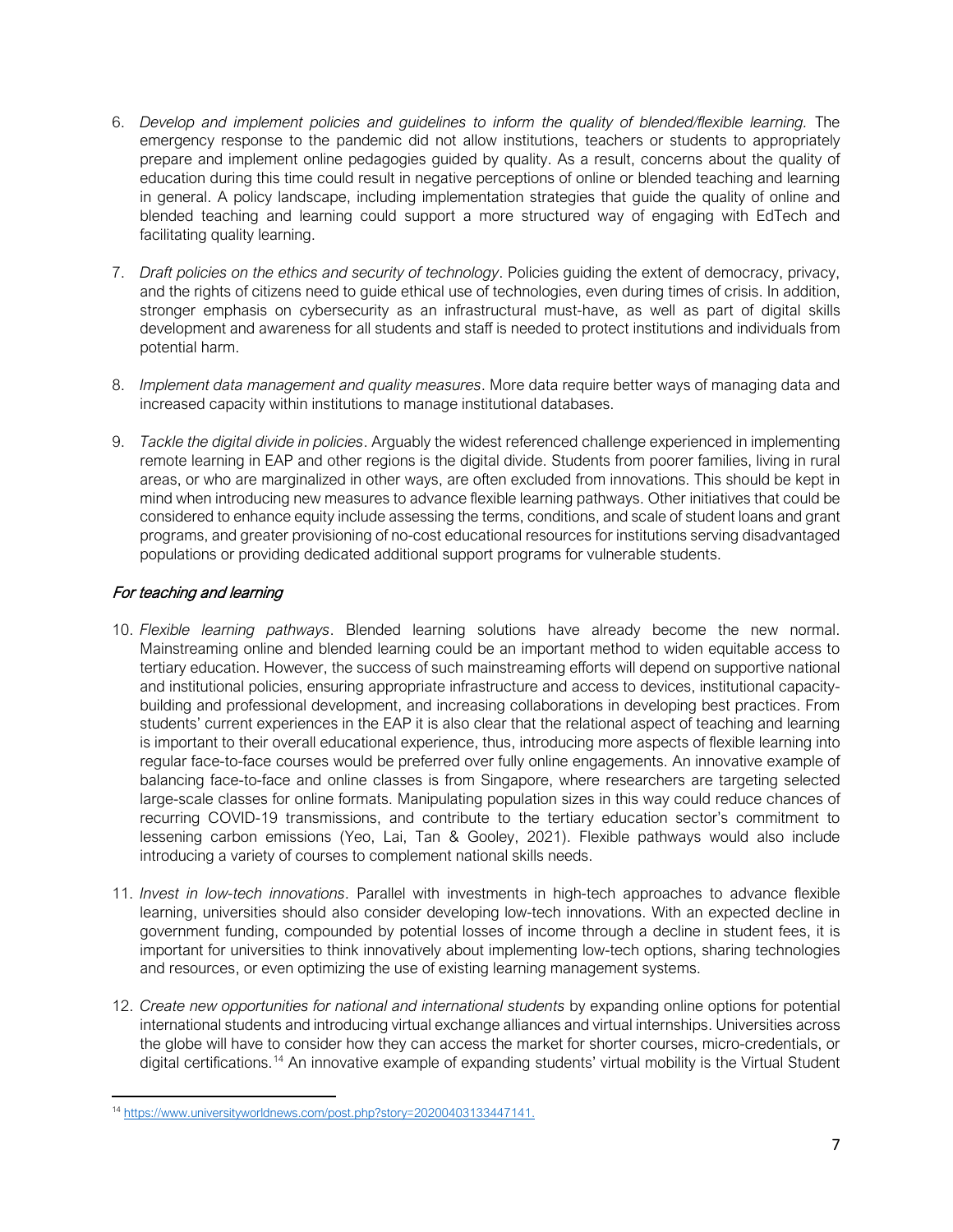Mobility (VSM) project,<sup>[15](#page-7-0)</sup> developed by UNESCO's International Institute for Higher Education in Latin America and the Caribbean (UNESCO-IESALC). The VSM is a platform that facilitates cross-border and/or inter-institutional academic, cultural and experiential exchanges and collaboration, including credit and non-credit-bearing exchanges.

13. *Ensure that university teachers and students are appropriately trained in educational technology.* Aligned with the policy efforts noted under point 6 earlier, the success of implementing EdTech will depend largely on whether teachers and students are using it optimally. For teachers, this will include training beyond technical capabilities to include the integration of pedagogy and technology.

<span id="page-7-0"></span><sup>15</sup> <https://www.iesalc.unesco.org/en/vsm/>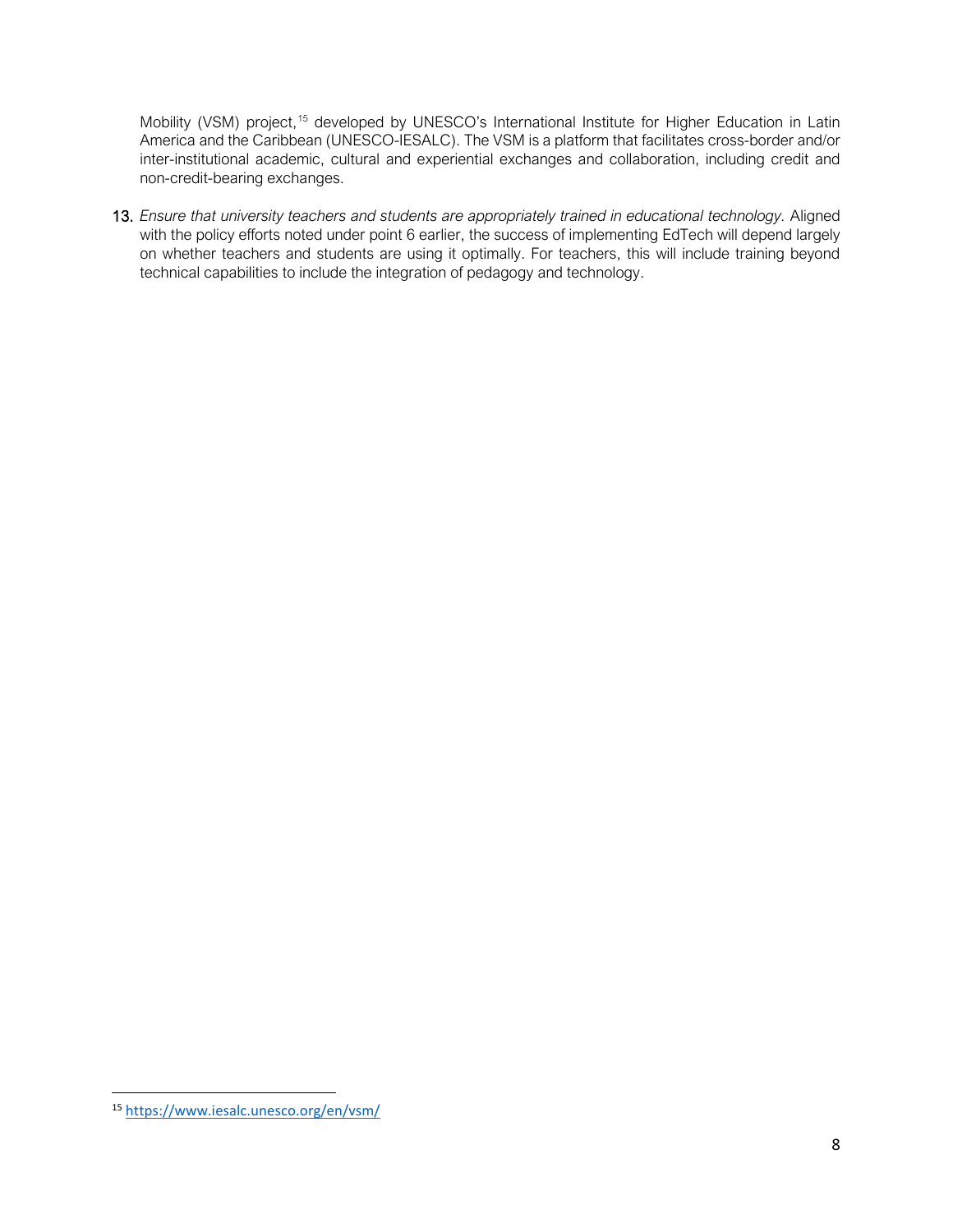### References

- Aiyanyo, I.D.; Samuel, H.; Lim, H. 2021. Effects of the COVID-19 Pandemic on Classrooms: A Case Study on Foreigners in South Korea Using Applied Machine Learning. Sustainability 2021, 13, 4986. <https://doi.org/10.3390/su13094986>
- Al-Kumaim, N.H.; Alhazmi, A.K.; Mohammed, F.; Gazem, N.A.; Shabbir, M.S.; Fazea, Y. 2021. Exploring the Impact of the COVID-19 Pandemic on University Students' Learning Life: An Integrated Conceptual Motivational Model for Sustainable and Healthy Online Learning. Sustainability 2021, 13, 2546. <https://doi.org/10.3390/su13052546>
- Azevedo, J.P., Hasan, A., Goldemberg, D., Iqbal, S.A., & Geven, K. 2020. Simulating the potential impacts of COVID-19 school closures on schooling and learning outcomes. World Bank. [https://openknowledge.worldbank.org/bitstream/handle/10986/33945/Simulating-the-Potential-](https://openknowledge.worldbank.org/bitstream/handle/10986/33945/Simulating-the-Potential-Impacts-of-COVID-19-School-Closures-on-Schooling-and-Learning-Outcomes-A-Set-of-Global-Estimates.pdf?sequence=1&isAllowed=y)[Impacts-of-COVID-19-School-Closures-on-Schooling-and-Learning-Outcomes-A-Set-of-Global-](https://openknowledge.worldbank.org/bitstream/handle/10986/33945/Simulating-the-Potential-Impacts-of-COVID-19-School-Closures-on-Schooling-and-Learning-Outcomes-A-Set-of-Global-Estimates.pdf?sequence=1&isAllowed=y)[Estimates.pdf?sequence=1&isAllowed=y](https://openknowledge.worldbank.org/bitstream/handle/10986/33945/Simulating-the-Potential-Impacts-of-COVID-19-School-Closures-on-Schooling-and-Learning-Outcomes-A-Set-of-Global-Estimates.pdf?sequence=1&isAllowed=y)
- Azman, N. & Abdullah, D. 2021. A critical analysis of Malaysian higher education institutions' response towards COVID-19: Sustaining academic program delivery. Journal of Sustainability Science and Management, 16(1): 70-96.<http://doi.org/10.46754/jssm.2021.01.008>
- Dennis, M. 2021. The impact of COVID-19 on the world economy and higher education. Recruiting & Retaining Adult Learners, 23 (4): 9.<https://onlinelibrary.wiley.com/doi/epdf/10.1002/nsr.30685>
- Gocotano, T.E., Anthoneth, M., Jerodiaz, L., Banggay, J.C.P., Nasibog, H.B.R., & Go, M.B. 2021. Higher Education Students' Challenges on Flexible Online Learning Implementation in the Rural Areas: A Philippine Case. *International Journal of Learning, Teaching and Educational Research,* 20(7): 262- 290.<https://doi.org/10.26803/ijlter.20.7.15>
- Joaquin, J.J.B., Biana, H.T., & Dacela, M.A. 2020. The Philippine Higher Education Sector in the Time of COVID-19. Front. Educ. 5:576371. doi: 10.3389/feduc.2020.576371
- Johnson, J.B., Reddy, P., Chand, R., & Naiker, M. 2021. Attitudes and awareness of regional Pacific Island students towards e-learning. International Journal of Educational Technology in Higher Education. 18.<https://doi.org/10.1186/s41239-021-00248-z>
- Mok, K., Xiong, W., & Bin Aedy Rahman, H.R. 2021. COVID-19 pandemic's disruption on university teaching and learning and competence cultivation: Student evaluation of online learning experiences in Hong Kong. *International Journal of Chinese Education*, 1–20. DOI: 10.1177/22125868211007011
- Pham, h., & Ho, T. 2020. Toward a 'new normal' with e-learning in Vietnamese higher education during the post COVID-19 pandemic, *Higher Education Research & Development*, 39:7, 1327-1331, DOI: 10.1080/07294360.2020.1823945
- Price, R. 2020. Key barriers to girls' education in the ASEAN and Pacific region. [https://resourcecentre.savethechildren.net/node/19449/pdf/899\\_asean\\_and\\_the\\_pacific\\_marginalise](https://resourcecentre.savethechildren.net/node/19449/pdf/899_asean_and_the_pacific_marginalised_girls_education.pdf) [d\\_girls\\_education.pdf](https://resourcecentre.savethechildren.net/node/19449/pdf/899_asean_and_the_pacific_marginalised_girls_education.pdf)
- Research and Markets. 2021. Learning Management System Market Size, Market Share, Application Analysis, Regional Outlook, Growth Trends, Key Players, Competitive Strategies and Forecasts, 2021 To 2029. [https://www.businesswire.com/news/home/20210830005411/en/Insights-on-the-](https://www.businesswire.com/news/home/20210830005411/en/Insights-on-the-Learning-Management-System-Global-Market-to-2029---Rise-in-Demand-for-Learning-Through-Gamification-Presents-Opportunities---ResearchAndMarkets.com)[Learning-Management-System-Global-Market-to-2029---Rise-in-Demand-for-Learning-Through-](https://www.businesswire.com/news/home/20210830005411/en/Insights-on-the-Learning-Management-System-Global-Market-to-2029---Rise-in-Demand-for-Learning-Through-Gamification-Presents-Opportunities---ResearchAndMarkets.com)[Gamification-Presents-Opportunities---ResearchAndMarkets.com](https://www.businesswire.com/news/home/20210830005411/en/Insights-on-the-Learning-Management-System-Global-Market-to-2029---Rise-in-Demand-for-Learning-Through-Gamification-Presents-Opportunities---ResearchAndMarkets.com)
- Salmi, J. 2020. Coping with the Present while Building a More Equitable Future. <https://www.luminafoundation.org/resource/covids-lessons-for-global-higher-education-2/>
- Selvanathan, M., Hussin, N.A.M., & Azazi, N.A.N. 2020. Students learning experiences during COVID-19: Work from home period in Malaysian higher learning institutions. Teaching Public Administration, 1- 10.<https://doi.org/10.1177/0144739420977900>
- UNESCO. 2020. How many students are at risk of not returning to school?
	- <https://unesdoc.unesco.org/ark:/48223/pf0000373992>
- UNESCO. 2021a. Education: From disruption to recovery. Global monitoring of school closures. <https://en.unesco.org/covid19/educationresponse>
- UNESCO. 2021b. COVID-19: reopening and reimagining universities, survey on higher education through the UNESCO National Commissions.<https://unesdoc.unesco.org/ark:/48223/pf0000378174>